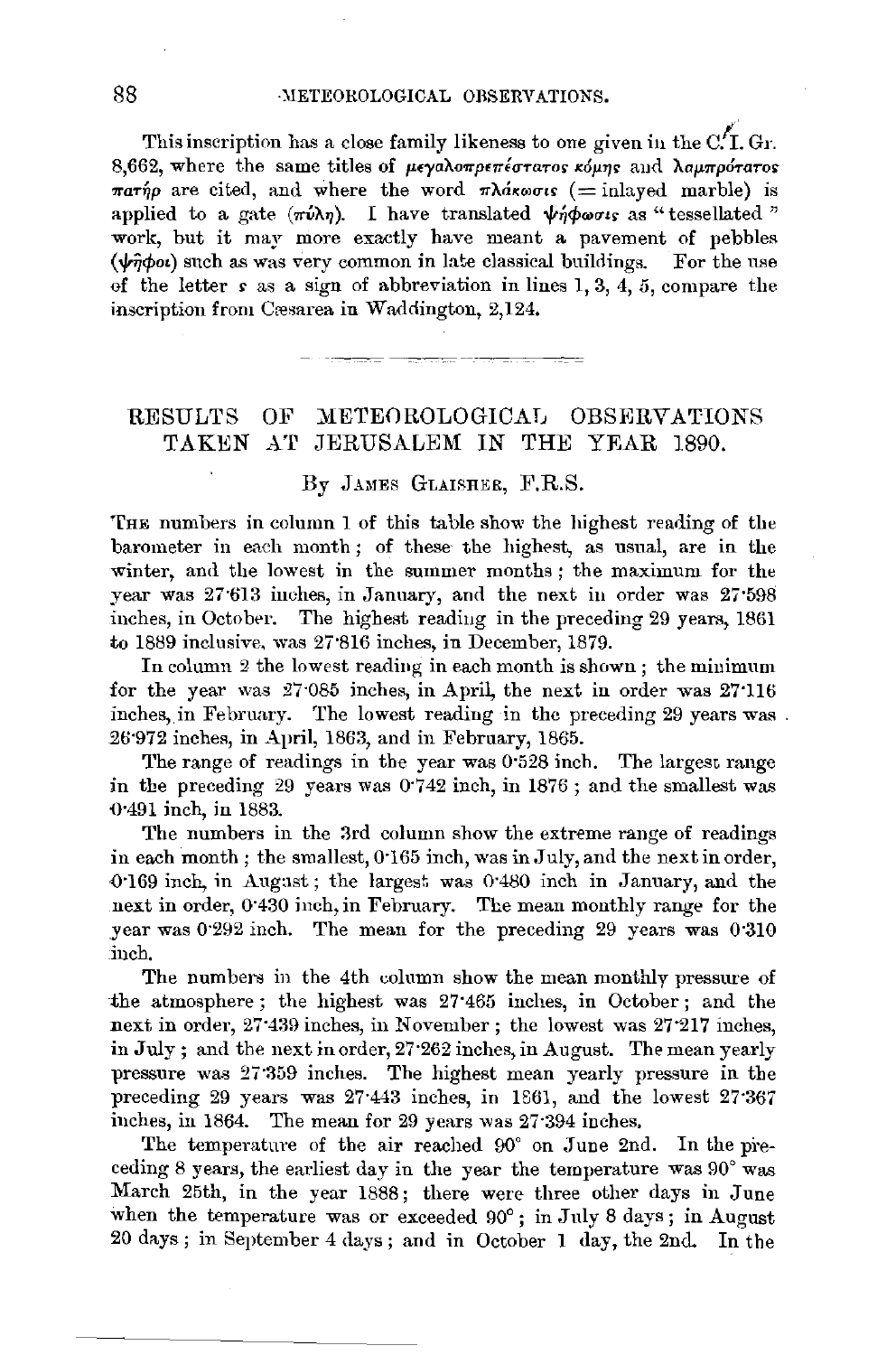$\sim$ 

# MONTHLY METEOROLOGICAL TABLE

Deduced from observations taken at Jerusalem, by JOSEPH GAMEL, in a garden, well within the city, about 2,500 feet above the level of the Mediterranean Sea, open on all sides. Latitude, 31° 46' 40" N., Longitude, 35° 13' 30" E.

|                                                               |                 | Pressure of atmosphere in month-<br>Corrected to 32° Fahrenheit. |        |            |          |          |          |                                 |                               | Temperature of the air in month at 9 a.m. |          |           | Mean reading at<br>9 a.m. |                                    | Vapour at 9 a.m.                                |                                                         |                                                      |                                                      | air.<br>$\mathfrak{S}$                                             |                      |                     |              | Wind.<br>Relative proportions of. |                  |                |                |                 |                                |                                                            | Rain.         |
|---------------------------------------------------------------|-----------------|------------------------------------------------------------------|--------|------------|----------|----------|----------|---------------------------------|-------------------------------|-------------------------------------------|----------|-----------|---------------------------|------------------------------------|-------------------------------------------------|---------------------------------------------------------|------------------------------------------------------|------------------------------------------------------|--------------------------------------------------------------------|----------------------|---------------------|--------------|-----------------------------------|------------------|----------------|----------------|-----------------|--------------------------------|------------------------------------------------------------|---------------|
| Months.                                                       | Highes          | Lowest.                                                          | Range. | Mean.      | Highes   | Lowest.  | Range.   | highest.<br>$\Xi$<br>οf<br>Mean | lowest.<br>$\Xi$<br>ð<br>Mean | rang<br>daily<br>${\bf Mean}$             | Mean.    | Dry bulb. | Wet bulb                  | point.<br>$\ddot{\mathbf{x}}$<br>Å | vapour,<br>$\rm \ddot{o}$<br>್ಲಿ<br>Elastic for | foot<br>cubic<br>$\pi$<br>$\Xi$<br>Weight ir<br>of air. | Additional weight re-<br>quired for satura-<br>tion. | humidity.<br>$\mathfrak{b}^{\mathfrak{c}}$<br>Degree | $_{\rm foot}$<br>cubic<br>ದ<br>$\tilde{\sigma}$<br>oight<br>$\geq$ | N.                   | N.E.                | Е.           | S.E.                              | <b>S.</b>        | S.W.           |                | W. N.W.         | cloud.<br>ិ៍<br>amount<br>Mean | $\tilde{z}$<br>$\frac{days}{101}$<br>5도<br>Number<br>which | collected.    |
| 1890.                                                         | in.             | in.                                                              | in.    | in.        | $\circ$  | $\circ$  | $\circ$  | $\circ$                         | $\circ$                       | $\circ$                                   | $\circ$  | $\circ$   | $\circ$                   | $\bullet$                          | grs.                                            | grs.                                                    | grs.                                                 | $\circ$                                              | grs.                                                               |                      |                     |              |                                   |                  |                |                |                 |                                |                                                            | in.           |
| January<br>$\cdots$<br>$\cdots$                               | 27.613          | 27.133                                                           | 0.480  | 27:436     | 51.5     | 26.5     | 28.9     | 47.3                            | $32 - 3$                      | 15.0                                      | $39 - 8$ | 44.2      | 41.0                      | $-37.3$                            | .222                                            | 2.6                                                     | 0.7                                                  | 76                                                   | 505                                                                | $\Omega$             |                     |              |                                   |                  | R              | -3             | 9               | 6.0                            | -15                                                        | 11:59         |
| February<br>$\sim$ $\sim$ $\sim$<br>$\cdots$                  | 27.546          | $27 - 116$                                                       | 0.430  | 27 380     | 61.8     | 31.0     | 33.8     | $-54.2$                         | 36.9                          | 17.3                                      | 45.5     | $49.5$    | 45.7                      | $-41.7$                            | .266                                            | $3 \cdot 1$                                             | 1 <sup>1</sup>                                       | 76                                                   | 498                                                                | $\Omega$             |                     |              | -3                                | $\Omega$         | -8             | -3             | $9 -$           | 5.8                            | 15                                                         | 4.18          |
| March<br>$\cdots$<br>$\cdots$                                 | 27.489          | 27.127                                                           | 0.362  | 27.331     | 77.0     | 32.0     | 45.0     | 64.5                            | 46.8                          | 17.7                                      | 55.7     | 58.8      | $51 - 7$                  | 45.4                               | $-304$                                          | 3.1                                                     | $2 - 1$                                              | -61                                                  | 488                                                                |                      | 9                   | $\bf{0}$     | $\tilde{D}$                       | $\Omega$         |                | -6             | $8^{\circ}$     | 5.5                            | -9                                                         | 1.87          |
| April<br>$\sim$<br>$\cdots$                                   | 27.485          | $27 - 085$                                                       | 0.400  | 27:309     | 80.8     | 44.8     | 36.0     | 69.8                            | 52.3                          | $17 - 5$                                  | 61.0     | 61.1      | $55 - 9$                  | $51 - 4$                           | .379                                            | 4.3                                                     | 1.9                                                  | 71                                                   | 485                                                                | $^{2}$               |                     | $\cdot$ 2    | -3                                | $\Omega$         | -9             |                | $^{9}$          | 6·1                            | -8                                                         | $4 - 41$      |
| May<br>$\cdots$<br>$\cdots$                                   | $27 - 407$      | $27 - 226$                                                       | 0.181  | 27.365     | 89.0     | 50.0     | $39 - 0$ | 80.7                            | 57.7                          | $23 - 0$                                  | 69.2     | 75.0      | $60 - 5$                  | $-50 - 1$                          | $-361$                                          | 4.0                                                     | 5 5                                                  | 42                                                   | 474                                                                |                      | 6                   | $^{2}$       | -2                                | $\theta$         |                | -5             | 14              | 2.3                            | $\mathbf{0}$                                               | 0.00          |
| June<br>$\sim 100$<br>$\sim$ $\sim$                           | 27.423          | $27 - 218$                                                       | 0.205  | $27 - 322$ | 96.2     | 52.0     | 44.2     | 84.9                            | 63.5                          | $21 - 4$                                  | 74.2     | $78 - 2$  | $65 - 1$                  | $56-0$                             | $+450$                                          | $-4 - 8$                                                | 5.5                                                  | 47                                                   | 469                                                                | -2                   | $\ddot{\mathbf{a}}$ | $\Omega$     |                                   | $\theta$         | $\overline{2}$ | $\overline{4}$ | 16              | 0.6                            | $\Omega$                                                   | 0.00          |
| July<br>$\mathbf{z}$ and $\mathbf{z}$<br>$\cdots$<br>$\cdots$ | $27 - 292$      | $27 - 127$                                                       | 0.165  | $27 - 217$ | 93.8     | 60.0     | 33.8     | 91.3                            | 68.7                          | $22 - 6$                                  | 80.0     | 81:1      | 65.6                      | $-55 - 1$                          | -434                                            | $-1.7$                                                  | 6.7                                                  | -40                                                  | 465                                                                | $\Omega$             | $\Omega$            | $\Omega$     | $\Omega$                          | $\theta$         | 10             | -6             | 15              | 0.1                            | $\Omega$                                                   | 0.00          |
| August<br>$\sim$<br>$\cdots$                                  | $27 - 349$      | 27.180                                                           | 0.169  | 27.262     | $95 - 5$ | 64.0     | $31 - 5$ | 93.8                            | $68 - 7$                      | 25.1                                      | $81 - 2$ | $83 - 7$  | 70.4                      | 61.6                               | .548                                            | -5-8                                                    | 6.5                                                  | 48                                                   | 463                                                                |                      | $\mathbf{c}$        | $\theta$     | $\Omega$                          |                  |                | -6             | 20              | 1.0                            |                                                            | 0.08          |
| September<br>$\sim$ - $\sim$<br>$\cdots$                      | 27-496          | 27 321                                                           | 0.175  | 27.398     | 97.0     | $53 - 0$ | 41.0     | 83.5                            | $62 \cdot 1$                  | 21.4                                      | 72.8     | 75.9      | 64.6                      | 56.6                               | $-453$                                          | 5.0                                                     | 4.7                                                  | 51                                                   | 473                                                                | $\tilde{\mathbf{p}}$ | $\mathbf{0}$        | $\mathbf{r}$ |                                   | $\theta$         | $\Omega$       | $\theta$       | 24              | 0.3                            | $\mathbf{0}$                                               | 0.00          |
| October<br>$\sim$ $\sim$ $\sim$<br>$\cdots$                   | 27.998          | 27 329                                                           | 0.269  | $27 - 465$ | 90.0     | 550      | $35 - 0$ | 80.5                            | 59.3                          | $-21 - 2$                                 | 69.9     | 74.1      | 60.9                      | $51-3$                             | $-379$                                          | 4.2                                                     | $5 - 1$                                              | 45                                                   | 476                                                                | $\frac{4}{3}$        | Ő.                  |              | 2                                 | $\mathbf{0}$     | $\Omega$       | $\mathcal{B}$  | 17 <sub>1</sub> | 2.6                            |                                                            | 0.07          |
| November<br>$\cdots$<br>$\cdots$                              | 27.577          | $27 - 271$                                                       | 0.306  | 27.439     | 82.0     | 44.5     | 37.5     | $67 - 0$                        | $52 - 9$                      | 14.1                                      | 60.0     | $62 - 7$  | $57 - 9$                  | 53.8                               | $\cdot$ 416                                     | 4.6                                                     | 1.7                                                  | 73                                                   | 486                                                                | -2                   | 8                   | $\mathbf{2}$ | 3                                 | $\mathbf{0}$     | ÷5.            | -3             | $\tau$          | 4.2                            | -7                                                         | 3.48          |
| December<br>$\sim$ 4.4 $\sim$                                 | 27:533          | 27:170                                                           | 0.363  | 27.386     | $63 - 8$ | $38 - 0$ | 25.8     | $54-1$                          | 44.4                          | 9.7                                       | 49.3     | $49 - 9$  | 46 <sub>6</sub>           | 43:1                               | $+279$                                          | 3.2                                                     | 0.9                                                  | 78                                                   | 498                                                                | -1                   | 6                   | $\tilde{D}$  |                                   | $\theta$         | $12\,$         | -3             | 3               | 7.9                            | 17 <sub>1</sub>                                            | 9.33          |
| Means                                                         | 27.484<br>المعا | 27.192                                                           | 0.292  | 27.359     | $82 - 0$ | 45.9     | 36·1     | 72.6                            | 53.8                          | 18.8                                      | 632      | 66.2      | 57.1                      | 50.3                               | $-375$                                          | $4 - 1$                                                 | 3.5                                                  | 59                                                   | 482                                                                | sum.<br>-19          | sum.<br>55          | 13           | $sum.$ sum. $sum.$ sum.<br>24     | $\boldsymbol{2}$ | 58             | sum.<br>43     | sum.<br>151     | 3.6                            | sum.<br>73                                                 | sum.<br>35:51 |
|                                                               | -1              | $\boldsymbol{2}$                                                 | 3      | 4          | -5       | 6        |          | 8                               | $\Omega$                      | 10                                        | 11       | $12 \,$   | 13                        | 14                                 | $15\,$                                          | 16                                                      | 17                                                   | 18                                                   | 19                                                                 | -20                  | 21                  | 22           | 23                                | 24               | 25             | 26             | 27              | 28                             | 29                                                         | 30            |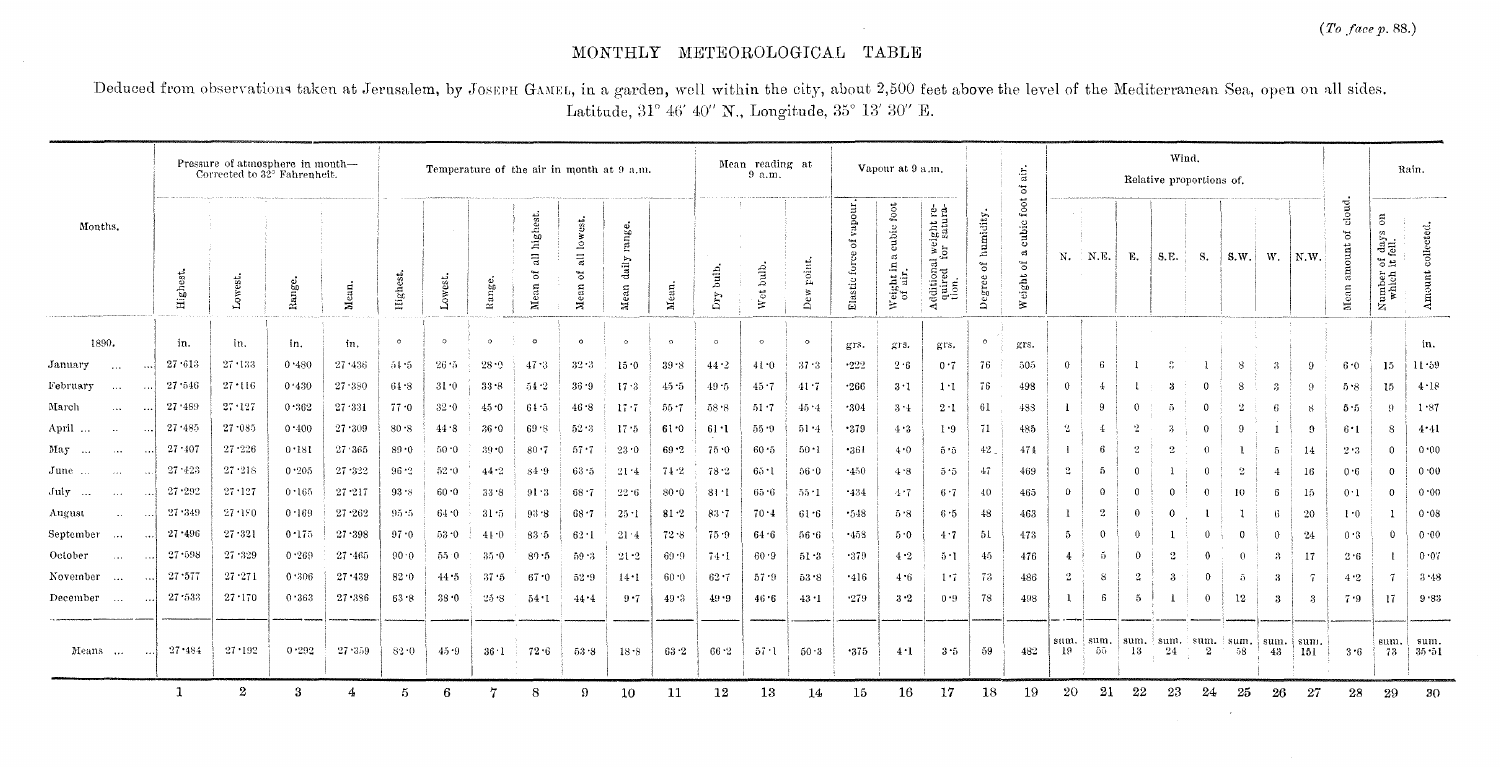preceding 8 years the latest day in the year this temperature reached 90° was October 23rd in the year 1887. The temperature reached or exceeded 90° on 37 days during the year. In the year 1882 the number of days of this high temperature was  $28$ , and in 1887 was 73; the average of the 8 years was 45. The highest temperature in the year was 97° on September 10th. The highest in the preceding 8 years, 1882-1889, was 106°, in July, 1888.

The temperature of the air was as low as 26°·5 on January 3rd, nnd on 15 nights was at or below 32°, and on every night in this month it was below  $40^{\circ}$ : in February it was as low or below  $40^{\circ}$  on 25 nights; in March on 5 nights; and in December on 3 nights. Thus the tempera-<br>ture was as low or lower than  $40^{\circ}$  on  $64$  nights during the year. In the ture was as low or lower than  $40^{\circ}$  on 64 nights during the year. year 1885 the number of nights of this low temperature was 23, and in 1886 was 97; the average for the 8 years was 51. The lowest temperature in the preceding 8 years was 27", in January, 1887.

The highest temperature of the air in each month is shown in column 5. In January it was 54°·5, being the lowest of any high day temperature in the preceding 8 years, and was 6°·7 below the mean of the 8 high day temperatures in January. With the exception of September and November, the high day temperature was below its average in every month. The mean for the year was  $82^{\circ}$ 0, being  $2^{\circ}$ 4 below the average of 8 years. The highest for the year was  $97^\circ$ , in September.

The lowest temperature of the air in each month is shown in column 6. In January it was  $26^{\circ}$ :5, being  $6^{\circ}$  below the average of the preceding 8 years ; in February it was  $31^{\circ}$ ; 0, being  $3^{\circ}$ ; 8 below the average ; and in March it was  $32^\circ$ , being  $2^\circ$  below; in the remaining months it was generally above. The mean for the year was  $45^{\circ}$ 9, being  $1^{\circ}$ 7 above the average of 8 years.

The range of temperature in each month is shown in column 7 ; the numbers vary from 25°·8 in December, to 45° in March. In the months of April, May, and August the ranges were small, owing to the low high day, and high night temperatures, being 10°8, 10°3, and 10°9 respectively less than their averages. The mean range for the year is 36°·1, being 4°<sup>-0</sup> less than the average of 8 years.

The range of temperature in the year was 70°·5. The largest in the preceding 8 years was 76°·5; in each of the years 1884, 1886, and 1888, and the smallest was 63'·5, in year 1885.

The mean of all the high day temperatures in each month is shown in column 8. The lowest was  $47^{\circ}$  3 in January, being  $3^{\circ}$  6 below the average, and was the lowest mean high day temperature in any month in the preceding 8 years, the nearest approach was 49° in February, 1882. The highest was 93°8, in August, the next in order was 91°3, in July. The mean for the year was 72<sup>°</sup> $\cdot$ 6, exceeding the average of 8 years by 0°<sup>°</sup>3.

The mean of all the low night temperatures in each month is shown in column 9. The lowest was  $32^{\circ}$ :3, in January, being  $6^{\circ}$ :4 below the average, and lower than in any month in the preceding 8 years; the nearest approach was 34°·5, in January, 1887. The highest was 68°·7, in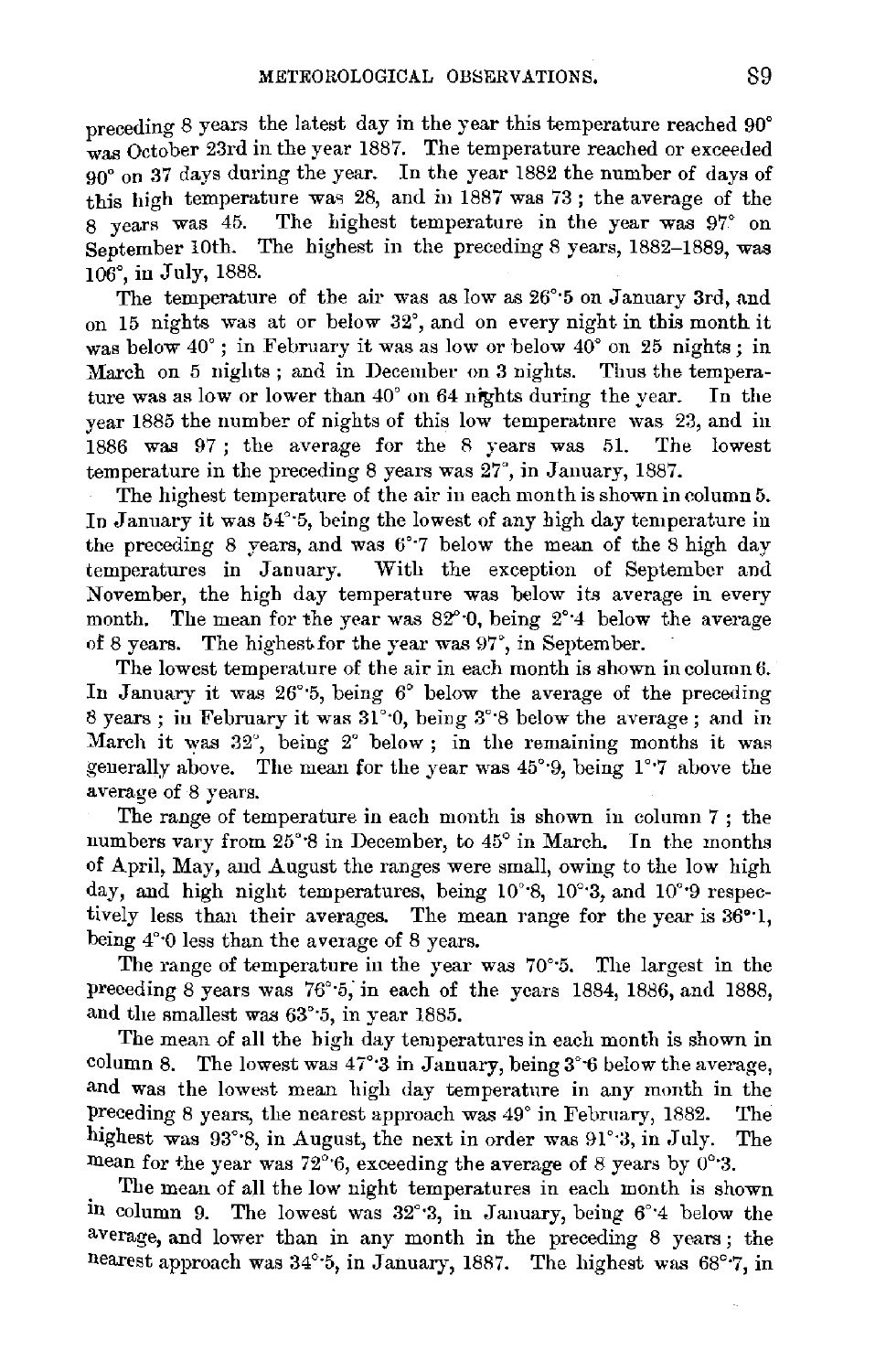both July and August. The mean fer the year was 53°·8, being 1°·6 above the average of 8 years.

In column 10, the mean daily range of temperature in each month is shown; the smallest was  $9°$ . in December; and the next in order 14°·1, in November; the greatest was 25°·1, in August, and the next in order 23°·0, in May. The mean for the year was 18°·8, being 1°·3 less than the average. The smallest ranges in the preceding 8 years were 9°·3, in January, 1883, and 10°·5, in January, 1885 and 1889; the greatest were 33°·8, in August, 1886, and 30°·1, in the same month of 1887. The smallest mean for the year was 17°8 in 1883, and the greatest, 24°<sup>3</sup>. in 1886.

The mean temperature of the air, as found from the maximum and minimum temperatures only, is shown in each month in column 11 ; the lowest was  $39^{\circ}$ 8, in January; and the next in order  $45^{\circ}$ 5, in February; the highest was 81°·2, in August, and the next in order 80°·0, in July. The mean for the year was  $63^{\circ}$ ? exceeding the average of 8 years by 0° $\cdot$ 9. The lowest mean temperature in the preceding 8 years were 42°·0, in December, 1886, and  $42^{\circ}$ -5 in both February, 1882, and January, 1887; the highest were 81<sup>°</sup>-1, in July, 1888, and 79<sup>°</sup>-3, in October, 1885. The highest mean for the year was 63°<sup>-7</sup>, in 1885, and the lowest, 60°<sup>-1</sup>, in 1886.

January was the coldest month during the 8 years of observation; 1,y reference to columns *5* and *6* it will be seen that it was below the average both by day and night. The nights of February were cold, but from March to the end of the year they were above their average, particularly so in the months of July, August, and November.

The numbers in the 12th column are the mean readings of a dry bulb thermometer. If those in column 12 be compared with those in column 11, it will be seen that those in column 12 are a little higher in every month, the difference of the means for the year being  $3^{\circ}$ . The mean difference between the mean temperature of the air and that at 9 a.m. for the 8 years is 3°·2.

For a few days in the winter months the dry and wet-bulb thermometers read alike, or nearly so, but in the months from May to November the difference between the readings often exceeded 20°, and was as large as 29° on June 7th at 9 a.m. In column 13 the mean monthly readings of the wet bulb thermometer are shown ; the smallest differences between these and those of the dry bulb were  $3°2$ , in January, and  $3°3$ , in December; the largest were  $15^{\circ}$ :5, in July, and  $14^{\circ}$ :5, in May. The mean for the year was  $57^{\circ}$ 1; that of the dry was  $66^{\circ}$ 2; the mean difference was  $9^{\circ}$ 1.

In column 14, the temperature of the dew-point, or that temperature at which the air would be saturated by the quantity of vapour mixed with it, is shown ; the smallest differences between these numbers and those in column 12 were  $6^{\circ}\cdot 8$ , in December, and  $6^{\circ}\cdot 9$  in January; and the largest,  $26^{\circ}$ 0, in July, and  $24^{\circ}$ 9 in May. The mean temperature of the dew-point for the year was  $50^{\circ}$ : the mean for 8 years was  $50^{\circ}$ : 2.

The numbers in column 15 show the elastic force of vapour, or the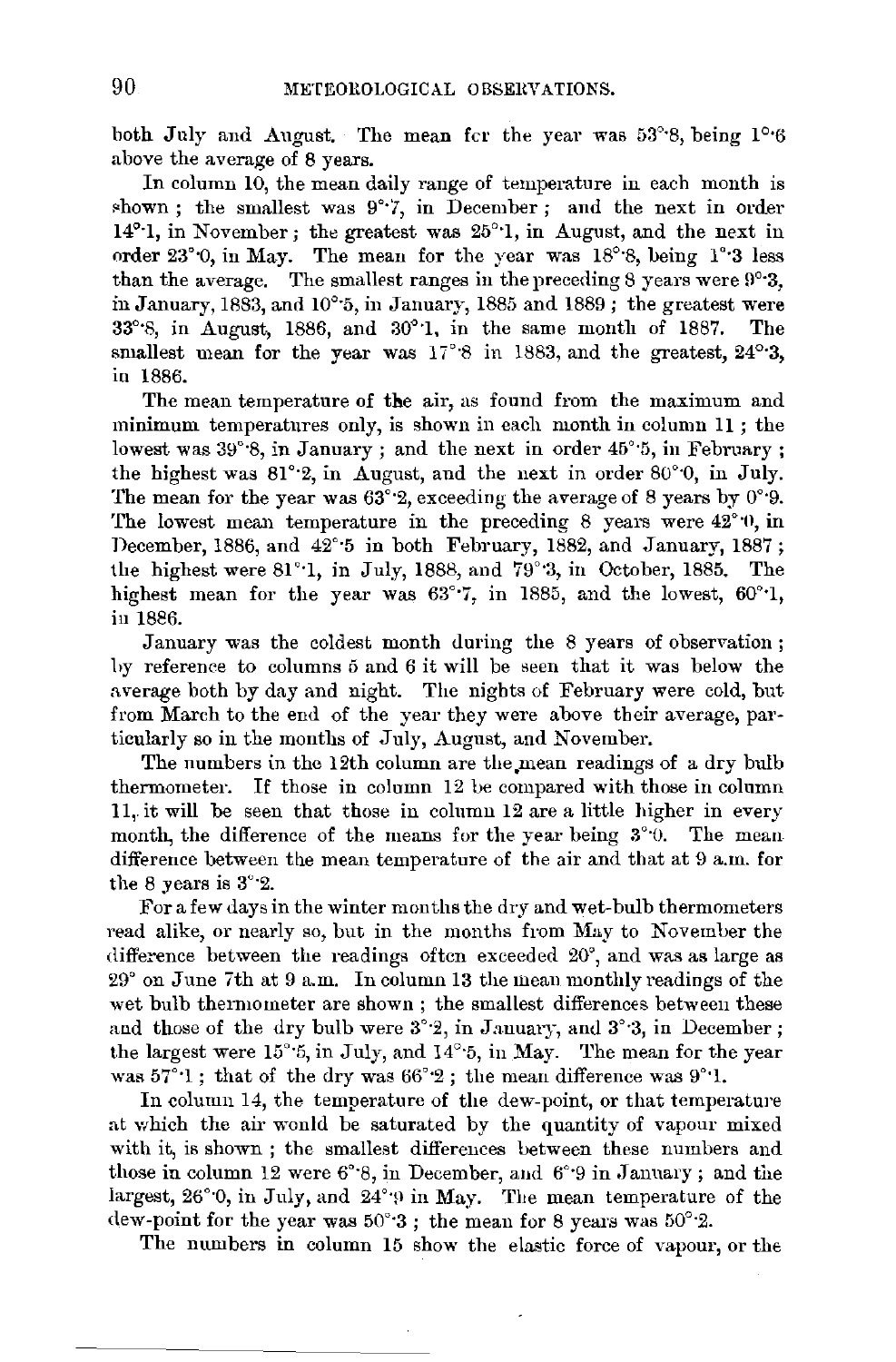length of a column of mercury in inches corresponding to the pressure of vapour; the smallest was 0.222 inch, in January, and the largest. o·548 inch, in Augnst. The mean for the year was 0•375 inch; the average of 8 years was 0-373 inch.

In column 16 the weight in grains of the water in a cubic foot of air is shown; it was a little more than  $2\frac{1}{2}$  grains in January, and more than 5<sup>1</sup>/<sub>5</sub> grains in August. The mean for the year was 4<sup>-1</sup> grains ; the average of 8 years was 4·2 grains.

In column 17 the additional quantity of water required to saturate a cubic foot of air is shown ; it was less than one grain in the months of January and December, and more than 6 grains in both July and The mean for the year was 3.5 grains; the average of 8 vears was 3·3 grains.

The numbers in column 18 show the degree of humidity of the air, saturation being represented by 100 ; the largest numbers appear from December to February, and the smallest from March to November; the smallest of all was 40 in July. The mean for the year was 59 ; that of 8 years was 60.

The numbers in column 19 show the weight in grains of a cubit foot of air under its mean atmospheric pressure, temperature, and humidity ; the largest number was in January, decreasing to the smallest in August, and then increasing to December. The mean for the year was 482 grains ; that of the 8 years was 483 grains.

The most prevalent winds in January were N.W. and S.W., and the least prevalent wind was N. In February the most prevalent were  $N.W.$ and S.W., and the least were N. and S. In Mardi the most prevalent were N.E. and N.W., and the least were E. and S. In April the most prevalent were S.W. and N.W., and the least was S. In May the most prevalent was N.W., and the least was S. In June the most prevalent was N.W., and the least were E. and S. In July the most prevalent were N.W. and S.W., and the least were N., N.E., E., S.E., and S. In August the most prevalent was N.W., and the least were E. and S.E. In September the most prevalent was N.W., and the least were N.E., E., S., and S.E. In October the most prevalent was N.W., and the least were E., S., and S.W. In November the most prevalent winds were N.E. and N.W., and the least was S. And in December the most prevalent wind was S.W., and the least prevalent was S. The most prevalent wind for the year was N.W., which occurred on 151 times, of which 24 were in September, 20 in August, and 17 in October ; and the least prevalent wind was S., which occurred only twice during the year.

The total number of times of each wind are shown in the last line of columns 20 to 27 ; those winds less in number than the average of the preceding 8 years were-

| Ν.   | by 14          |    |
|------|----------------|----|
| Е.   | $\overline{1}$ | 23 |
| S.E. | ,,             | 6  |
| S.   | 33             | 11 |
| W.   | ,              | 26 |
|      |                |    |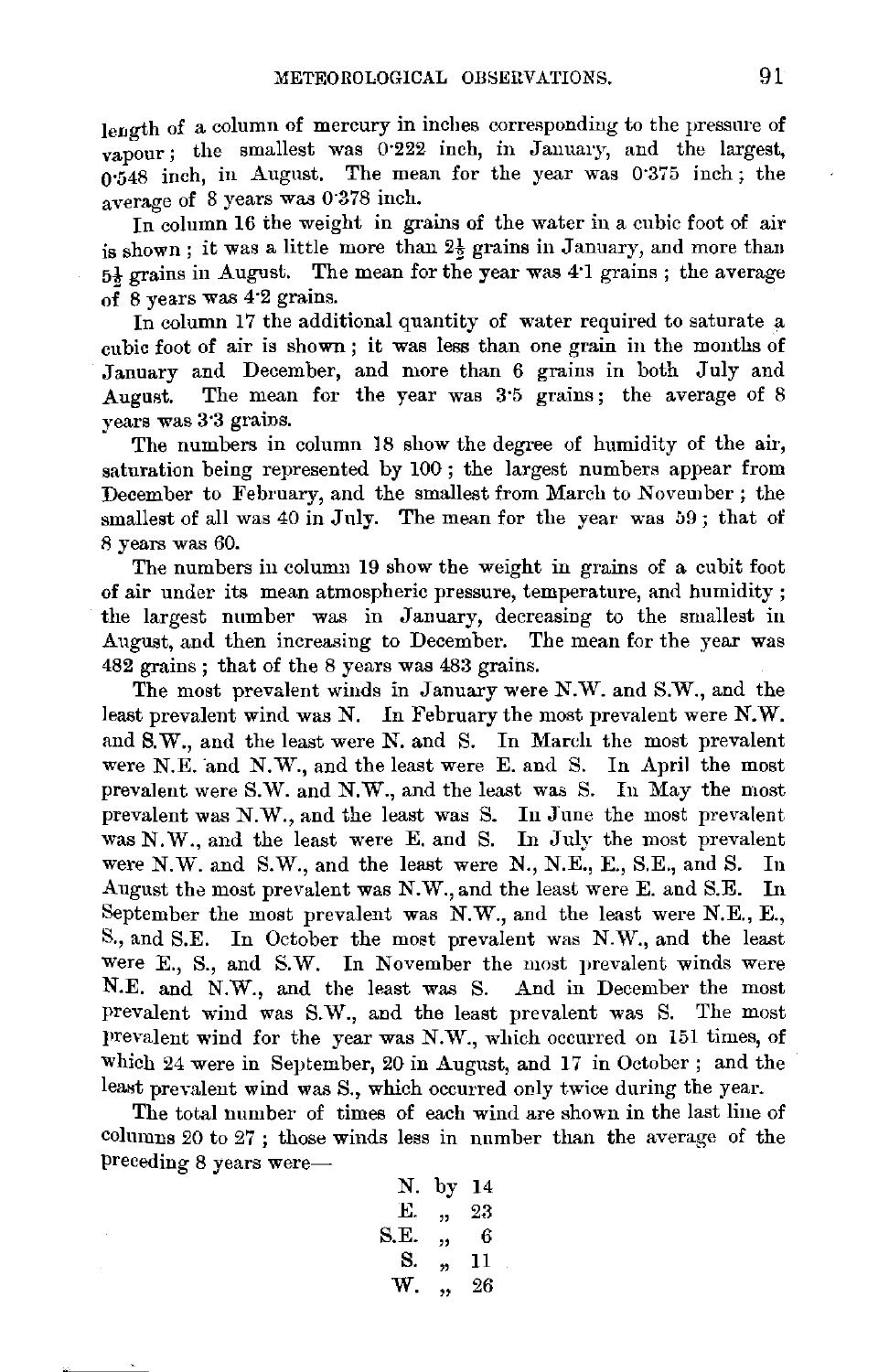and those winds greater in number than the average of the 8 years were-

X.E. by 21 s.w. ,, 9 ~.w. ,, 51

The numbers in column 28 show the mean amount of cloud in each month; the month with the smallest amount is July, and the largest December. Of the cumulus or fine weather cloud there were 3 instances; of the nimbus or rain cloud there were 26 instances, of which 9 were in January, and 7 in Feliruary, and only one instance from April to October: of the cirrus there were 4 instances ; of the stratus 3 instances ; of the cirro cumulus there were 90 instances, of which 13 were in October, and 10 in each of the months of April, November, and December; of the cumulus stratus there were 54 instances ; of the cirro stratus 18 instances, and 171 instances of cloudless skies, of which 30 were in July, 25 in August, and 23 in June, and only 2 in December.

The largest fall of rain for the month in the year was in January, 11•59 inches, of which 2•45 inches fell on the 18th and 1·90 inch on the 27th. The next largest fall for the month was 9°83 inches in December. of which 2·40 inches fell on the 17th, and 1·83 inch on the 9th. No rain fell from April 25t1 till August 29th, making a period of 125 consecutive days without rain. The total fall of rain for the year was 35·51 inches, being 10·28 inches above the average for 32 years, viz., 1861 to 1892. The number of days on which rain fell was 73, being 18 more than the average.

> and the company of the company of the company  $\tau=1.1\pm 1.0$  .

### RESULTS OF METEOROLOGICAL OBSERVATIONS TAKEN AT TIBERIAS UNDER THE DIRECTION OF DR. TORRANCE IN THE YEAR 1890.

By JAMES GLAISHER, F.R.S.

THE observatory at Tiberias is situated in  $35^{\circ}$   $34'$  east longitude and 32° 48' north latitude, at about 652 feet below the level of the Mediterranean, and 30 feet above the level of the Sea of Galilee, from which it is distant about 150 feet, and is pretty open on all sides.

The barometer was made by Negretti and Zambra. The dry and wet-bulb thermometers and rain-gauge were made by Casella. The diameter of the receiving surface of the rain-gauge is 5 inches. The observations have been taken by Mr. Najub Nassar, Dr. Torrance's dispenser, and who has been instrncted and directed by him.

The observations were began on February 1st, 1890 ; their reductions have been deferred till we had those of .the years 1891, 1892, and 1893, at both Tiberias and Jerusalem, in the hopes by comparing their January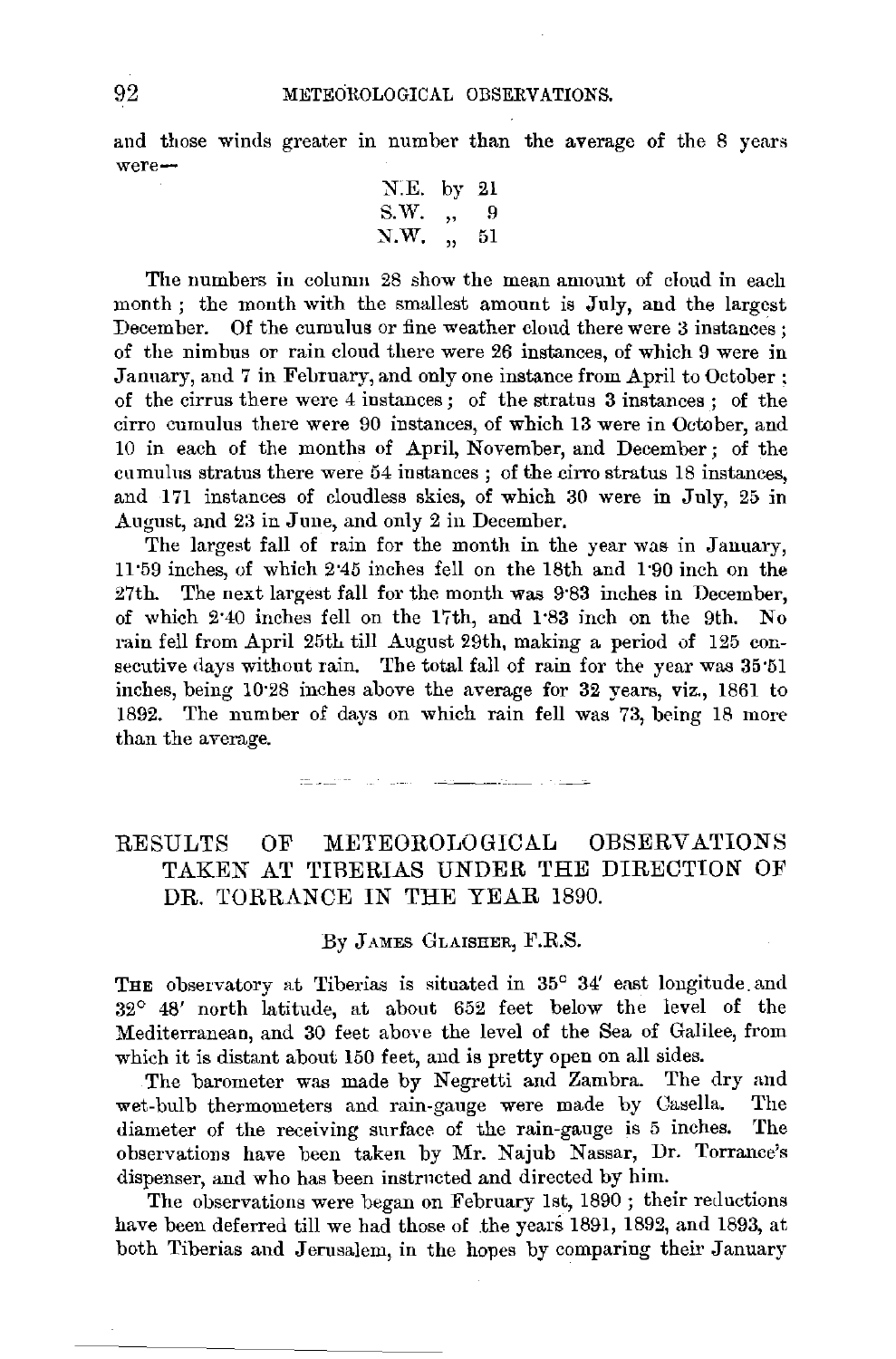# MONTHLY METEOROLOGICAL TABLE

Deduced from observations taken at Tiberias, by NAJUB NASSAR, at about 652 feet below the Mediterranean, and 30 feet above the level of the Sea of Galilee, open on all sides. Latitude, 32° 48' N.; Longitude, 35° 34' E.

|                                  |                            |                  |          |                                                              |                                                                             |                                                                            |                                                                                                |            |            |           |                                  |                                                                     |                                |          |                                  |              |                                             | 8 a.m.                         |                                   |                                                                                      |                              |                                                        |                                    |                   |                                             |                                            | 4 p.m.                                    |                                                                                                                 |                                  |                                                      |                                                                                                             |                      |
|----------------------------------|----------------------------|------------------|----------|--------------------------------------------------------------|-----------------------------------------------------------------------------|----------------------------------------------------------------------------|------------------------------------------------------------------------------------------------|------------|------------|-----------|----------------------------------|---------------------------------------------------------------------|--------------------------------|----------|----------------------------------|--------------|---------------------------------------------|--------------------------------|-----------------------------------|--------------------------------------------------------------------------------------|------------------------------|--------------------------------------------------------|------------------------------------|-------------------|---------------------------------------------|--------------------------------------------|-------------------------------------------|-----------------------------------------------------------------------------------------------------------------|----------------------------------|------------------------------------------------------|-------------------------------------------------------------------------------------------------------------|----------------------|
|                                  |                            |                  |          | Pressure of atmosphere in month-corrected to 32° Fahrenheit. |                                                                             |                                                                            |                                                                                                |            |            |           | Temperature of the air in month. |                                                                     |                                |          | Mean reading.                    |              |                                             | Vapour.                        | $\rm{air}$<br>$\ddot{\circ}$      |                                                                                      |                              | Mean reading.                                          |                                    |                   | Vapour.                                     |                                            |                                           |                                                                                                                 | air.<br>৳                        | Rain.                                                |                                                                                                             |                      |
| Months.                          | Highest                    | owes             | lange.   | a.m<br>$\infty$<br>ă<br>$\mathbf{r}$<br>$\rm\thinspace Mc$   | $\mathbf{p}.\mathbf{m}$<br>$\rightarrow$<br>$\boldsymbol{\ddot{a}}$<br>Mean | at $\frac{4}{3}$<br>$\infty$<br>reading<br>than at s<br>$\frac{1}{2}$ очег | and<br>a.m.<br>$_{\infty}$<br>at<br>$\begin{array}{c} \text{Mean} \\ 4 \text{ p.} \end{array}$ | Highest,   | Lowest     | Range.    | highes.<br>$\Xi$<br>'ত<br>Mean   | lowest.<br>$\overline{\overline{a}}$<br>$\widetilde{\circ}$<br>Mean | ${\rm range}$<br>daily<br>Mean | Mean     | bulb.<br>$\mathbf{p}_\mathrm{I}$ | bith.<br>Wet | point<br>$\tilde{\boldsymbol{\sigma}}$<br>ζ | vapour.<br>force of<br>Elastic | cubic<br>Weight in a foot of air. | sight re-<br>satura-<br>dditional we<br>quired for<br>tion.<br>$\tilde{\phantom{a}}$ | humidity<br>Ğ.<br>٠<br>Degre | foot<br>eubic <sub>1</sub><br>$\approx$<br>Ъ<br>Weight | bulb.<br>$\mathbf{p}_{\mathrm{T}}$ | bulb.<br>Wet      | $\mathop{\mathrm{point}}$<br>$\approx$<br>Å | vapour.<br>Ğ.<br>${\bf force}$<br>Elastic: | ${\rm cubic}$<br>Weight in a frot of air. | $\begin{array}{c} \text{Aditional weight re}\quad \\ \text{quired for status}\quad \\ \text{tion}. \end{array}$ | humidity<br>$\rm ^{6}$<br>Degree | foot<br>eubie:<br>$\overrightarrow{xx}$<br>Weight of | $\overline{\rm s}$<br>$\displaystyle{\frac{\mathrm{days}}{\mathrm{fall}}}$<br>of $d$<br>umber<br>which<br>客 | collected.<br>Amount |
| 1890.                            | in.                        | in.              | in.      | in.                                                          | in.                                                                         | in.                                                                        | in.                                                                                            | $^{\circ}$ | $^{\circ}$ | $\circ$   | $\circ$                          | $\circ$                                                             | $\circ$                        | $\circ$  | $\circ$                          | $\circ$      | -31                                         | in.                            | grs.                              | grs.                                                                                 | $\circ$                      | grs.                                                   |                                    | $\omega$          | $\circ$                                     | $^{\circ}$                                 | grs.                                      | grs.                                                                                                            | $\omega$                         | grs.                                                 |                                                                                                             | in.                  |
| January<br>$\cdots$              | $31 \cdot 129$<br>$\cdots$ | $30 \cdot 461^*$ | $0.668*$ | $30.836$ <sup>t</sup>                                        | 30.775                                                                      | $0.061*$                                                                   | $30.806*$                                                                                      | $66.0*$    | $34.3*$    | $31 - 7*$ | $62.1*$                          | $40.3*$                                                             | $21.8*$                        | $-51.2*$ | $52.1*$                          | $48.6*$      | $45.0*$                                     | $-300*$                        | $3.4*$                            | $0.9*$                                                                               | $77*$                        | 557*                                                   | $\cdots$                           | $\sim$ and $\sim$ | $\cdots$                                    |                                            |                                           |                                                                                                                 | $\cdots$                         | $\cdots$                                             | $\ddotsc$                                                                                                   |                      |
| February<br>$\cdots$             | 30.953<br>أحددا            | $30 - 438$       | 0.515    | 30.777                                                       | $30 - 721$                                                                  | 0.056                                                                      | 30.749                                                                                         | 76.0       | 45.0       | $31 - 0$  | 67.8                             | 49.2                                                                | 18.6                           | 58.5     | 59.3                             | $55.6$       | 52.3                                        | -393                           | 注性                                | 1.2                                                                                  | 78                           | 548                                                    | $\ldots$                           | $\ldots$          |                                             | $\cdots$                                   | $\cdots$                                  | $\sim$ 100 $\pm$                                                                                                | $\ldots$                         | $\cdots$                                             | 18                                                                                                          | 3.34                 |
| March<br>$\cdots$                | 30.831<br>$\cdots$         | 30.455           | 0.376    | 30 667                                                       | $30 - 598$                                                                  | 0.069                                                                      | 30.632                                                                                         | 95.0       | 43.0       | 52.0      | 78.2                             | 55.6                                                                | $22.6\,$                       | $66 - 9$ | $67 - 6$                         | 62.2         | 57.9                                        | $-481$                         | 5.2                               | 2.2                                                                                  | 71                           | 537                                                    | $\cdots$                           | $\ddotsc$         | $\ldots$                                    | $\cdots$                                   | $\cdots$                                  | $\cdots$                                                                                                        | $\cdots$                         |                                                      | 12                                                                                                          | 1.25                 |
| April …<br>$\cdots$              | $30 - 786$<br><b>Add</b>   | $30 - 402$       | 0.384    | 30 625                                                       | 30.534                                                                      | 0.091                                                                      | 30.579                                                                                         | 89.0       | $52\cdot0$ | 37.0      | $81 - 7$                         | $59 - 7$                                                            | 22.0                           | $70 - 7$ | $70 - 9$                         | 67.1         | 64.3                                        | .602                           | 66                                | 1.7                                                                                  | 79                           | 532                                                    | 78.8                               | 71 3              | -66-1                                       | $-642$                                     | $-6-9$                                    | 3.7                                                                                                             | 66                               | 523                                                  | 8                                                                                                           | 2.33                 |
| May<br>$\cdots$<br>$\cdots$      | 30.823<br>$\cdots$         | 30.374           | 0.449    | 30.652                                                       | 30.544                                                                      | 0.108                                                                      | 30.598                                                                                         | 104.0      | $60 - 0$   | 44 0      | 93.6                             | 65.3                                                                | $28 - 3$                       | $79 - 5$ | 78.1                             | $69 - 2$     | 63.0                                        | -577                           | $6-2$                             | $+1$                                                                                 | 59                           | 526                                                    |                                    | $894 + 713$       | 59.9                                        | -516                                       | $-5.4$                                    | 9.0                                                                                                             | 37                               | 513                                                  | Ð                                                                                                           | 0.00                 |
| June<br>$\cdots$                 | 30.713<br>$\cdots$         | 30.329           | 0.384    | 30:584                                                       | $30 - 488$                                                                  | 0.096                                                                      | 30 536                                                                                         | $105 - 0$  | 65.0       | 40.0      | 98.4                             | 70.7                                                                | 27.7                           | 84.6     | $83 - 1$                         | 72.9         | $66^\circ$                                  | -641                           | 6.8                               | $5 - 2$                                                                              | 56                           | 526                                                    |                                    | $94.3 \pm 73.6$   | 611                                         | $-534$                                     | - 5 . 5                                   | $11-3$                                                                                                          | 34                               | 508                                                  | $\Omega$                                                                                                    | 0.00                 |
| July<br>$\sim$<br>$\cdots$       | 30.534<br>$\cdots$         | 30-219           | 0.315    | $30 - 440$                                                   | $30 - 348$                                                                  | 0.092                                                                      | 30.394                                                                                         | 107.0      | $70 - 0$   | 37.0      | $101 \cdot 1$                    | 74.9                                                                | 26.2                           | 88.0     | $86 - 3$                         | 76.0         | 69.3                                        | -717                           | 7.5                               | 5.8                                                                                  | 57                           | 513                                                    | $96 - 1$                           | 75.4              | 63.3                                        | .579                                       | 6.0                                       | 11.9                                                                                                            | -34                              | 503                                                  | 0                                                                                                           | 0.00                 |
| August<br>$\cdots$               | 30.554<br>$\cdots$         | 30.282           | 0.272    | 30.461                                                       | 30.389                                                                      | 0.072                                                                      | 30.425                                                                                         | 107.0      | $73 - 0$   | 34.0      | 102.9                            | 77.8                                                                | $25 - 1$                       | $90 - 4$ | 87.6                             | 77.4         | 71.0                                        | -757                           | 7.9                               | 5.9                                                                                  | 57                           | 512                                                    | 97.3                               | 76.1              | 63.7                                        | $-590$                                     | -6 1                                      | $12 \cdot 1$                                                                                                    | 33                               | 503                                                  | -0                                                                                                          | 0.00                 |
| September<br>$\ldots$            | 30.828<br>$\cdots$         | 30 463           | 0.365    | 30.668                                                       | 30.573                                                                      | 0.095                                                                      | 30.620                                                                                         | $111 - 0$  | 68.0       | 43.0      | 97.0                             | 73.6                                                                | 23.4                           | 85.3     | 84 0                             | $73 - 1$     | 65.9                                        | $-637$                         | $6 - 7$                           | $5 - 7$                                                                              | 54                           | 520                                                    | $93 - 5$                           | 73.6              | -61-5                                       | $-547$                                     | 5.6                                       | 10.8                                                                                                            | -34                              | 510                                                  | $\Omega$                                                                                                    | 0.00                 |
| October<br>$\bullet$ . $\bullet$ | 30.901<br>$\cdots$         | $30 - 509$       | 0.392    | 30.762                                                       | 30.658                                                                      | 0.104                                                                      | 30.710                                                                                         | $102 - 0$  | 65.0       | $37 - 0$  | 92.5                             | $69 - 3$                                                            | $-23 - 2$                      | $80 - 9$ | $78 - 6$                         | 68.8         | 62.0                                        | -558                           | 6.0                               | 4.5                                                                                  | 57                           | 527                                                    | 87.6                               | 71.0              | 60.2                                        | .524                                       | 5.5                                       | 8.4                                                                                                             | $+3$                             | 517                                                  | $\theta$                                                                                                    | 0.00                 |
| November<br>$\ddotsc$            | 31.064<br>$\sim 1000$      | $30 - 541$       | 0.523    | 30.785                                                       | $30 - 711$                                                                  | 0.074                                                                      | 30.748                                                                                         | 100.0      | 54.0       | $-16.0$   | $80 - 2$                         | 62.3                                                                | 17.9                           | 71.3     | $68 - 2$                         | $61 - 7$     | 56.6                                        | .459                           | 5:1                               | 2.5                                                                                  | 66                           | 539                                                    | 75.8                               | 65 S              | 58.2                                        | -486                                       | -5.3                                      | $-4.4$                                                                                                          | 54                               | 530                                                  | 11                                                                                                          | 6.21                 |
| December<br>$\cdots$             | -30-970<br>$\cdots$        | $-30 - 471$      | 0.499    | 30.773<br>$\sim 10^{-1}$                                     | $30 - 723$                                                                  | 0.050                                                                      | 30.748                                                                                         | 81.0       | 49.0       | $32 - 0$  | 67.2                             | 53.7                                                                | 13.5                           | 60.5     | 59.0                             | 54.6         | $50 - 6$                                    | 370                            | 4.2                               | 1.4                                                                                  | 74                           | 549                                                    | $64 - 2$                           | 58.3              | $53 - 4$                                    | .409                                       | 4.5                                       | $2 \cdot 1$                                                                                                     | 68                               | 542                                                  | 21                                                                                                          | 8.75                 |
| Means<br>$\sim 0.04$             | 30.811<br>التند            | $30 - 412$       | 0.129    | 30.669                                                       | 30.588                                                                      | 0.081                                                                      | 30.628                                                                                         | 95.2       | 56.5       | $38 - 7$  | $85 - 2$                         | 62.7                                                                | $-22.5$                        | 74.0     | $72-9$                           | 65 6         | 60.3                                        | $-541$                         | 5.8                               | $3 +$                                                                                | -65                          | 532                                                    |                                    | $\cdots$          | $\sim$ and $\sim$                           |                                            | $\rightarrow$ 1.4 $\,$                    |                                                                                                                 | $\cdots$                         | $\ldots$                                             | sum.<br>70                                                                                                  | sum,<br>22.38        |
|                                  |                            | 2                | 3        | 4                                                            | 长                                                                           | $6\overline{6}$                                                            |                                                                                                | 8          | -9         | 10.       | 11                               | 12.                                                                 | 13                             | 14       | 15                               | 16           | 17                                          | 18                             | 19                                | 20                                                                                   | 21                           | 22                                                     | 23                                 | 24                | 25                                          | 26                                         | 27                                        | 28                                                                                                              | 29                               | 30                                                   | 31                                                                                                          | 32                   |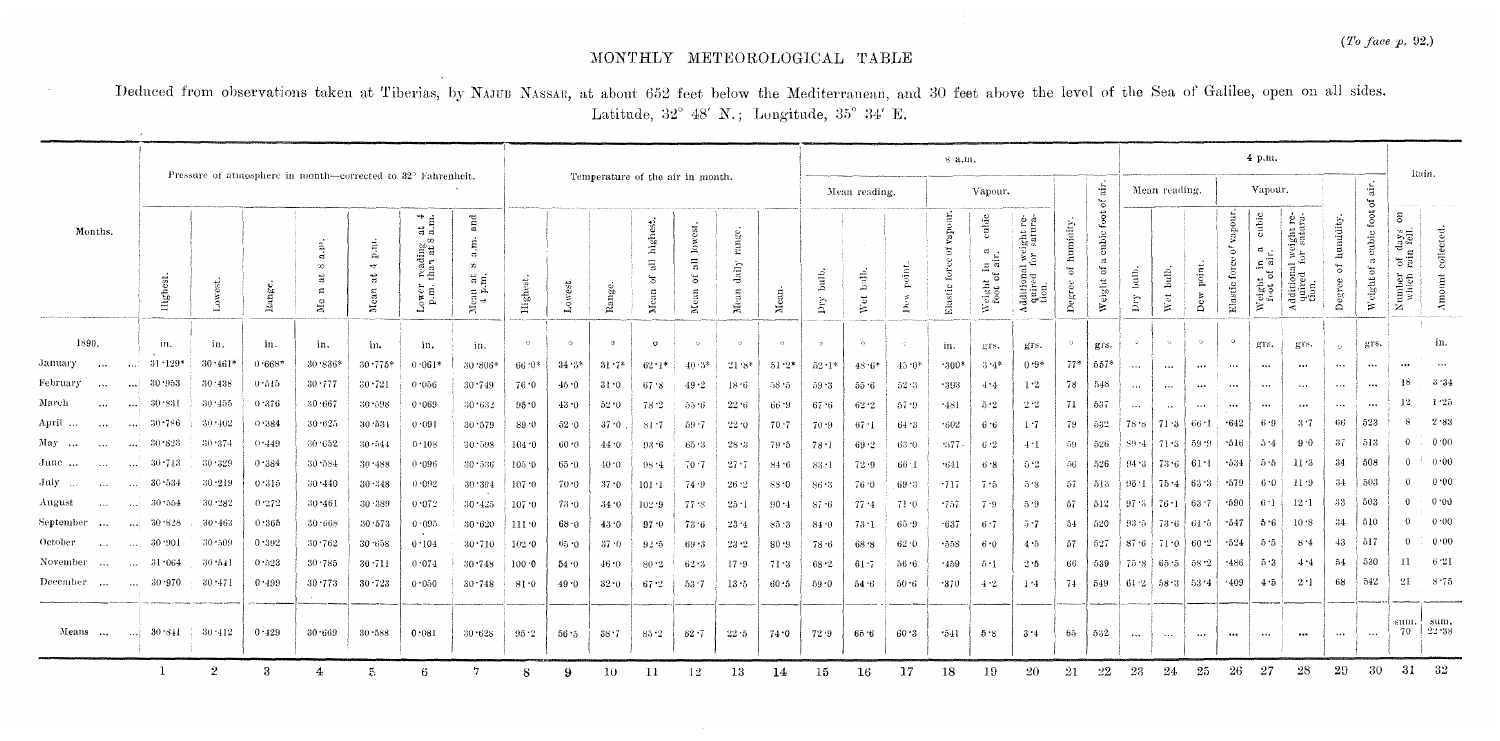means a sufficiently close agreement might be found year by year to authorise deducing approximately from the Jerusalem observations, January, 1890, those for Tiberias for January, 1890, and thus complete the year.

The table on p. 98 shows the process adopted in detail in deducing the inferred values for January, 1890.

The numbers in column 1 of the general table show the highest reading of the barometer in each month; the highest appear in the winter, and the lowest in the summer months, as at Jerusalem ; the maximum for the year observed was 31"064 inches in November, and the next in order 30.970 inches in December.

In column 2 the lowest reading in each month is shown ; the minimum for the year was 30·219 inches in July ; and the next in order 30·282 inches in August.

The range of readings in the year observed was 0·845 inch. The range in the morning observations was 0.757 inch, being 0.229 inch greater than the range at Jerusalem.

The numbers in the 3rd column show the extreme range of readings in each month ; the smallest was 0·272 inch in August, and the next in order 0·315 inch in July. The largest observed was 0·523 inch in November, and the next in order 0·515 in:h in February.

The numbers in columns 4 and 5 show the mean monthly reading of the barometer at  $8$  a.m. and at  $4$  p.m.; and those in column  $6$  the lower reading at 4 p.m. than at 8 a.m.; the smallest difference between these two readings was 0·050 inch in December, and the next in order 0·056 inch in February; the largest was  $0.108$  inch in May, and the next in order 0·104 inch in October. In England in January the readings at 8 a.m. and 4 p.m. are practically the same ; in all other months the reading at 4 p.m. is lower than at 8 a.m.; the greatest difference is in June, 0"025 inch. The mean for the year at Tiberias was 0·081 inch, Leing four times greater than in England.

The numbers in column 7 show the mean monthly pressure of the atmosphere; the highest observed was 30·749 inches in February, and the next in order 30·748 inches in both November and December; the lowest was 30·394 inches in July, and the next in order 30·425 inches in August. The mean for the year was 30·628 inches.

The highest temperature of the air in each month is shown in column 8. The first day in the year the temperature reached 90° was March 2nd ; and there were 3 other days in this month when the temperature reached or exceeded 90°; in May 26 days; in June, July, August, and September it reached or exceeded  $90^{\circ}$  on every day; in October on 24 days ; and in November on 4 days; thus the temperature reached or  $exceeded 90°$  on 180 days during the year. At Jerusalem the temperature did not reach 90" till June 2nd, and there were only 37 days in the year on which the temperature was so high as  $90^\circ$ . At Tiberias the temperature was 104° on May 4th, and reached or exceeded 100° on 4 other days in May; on 14 days in June; on  $22$  days in July; on every day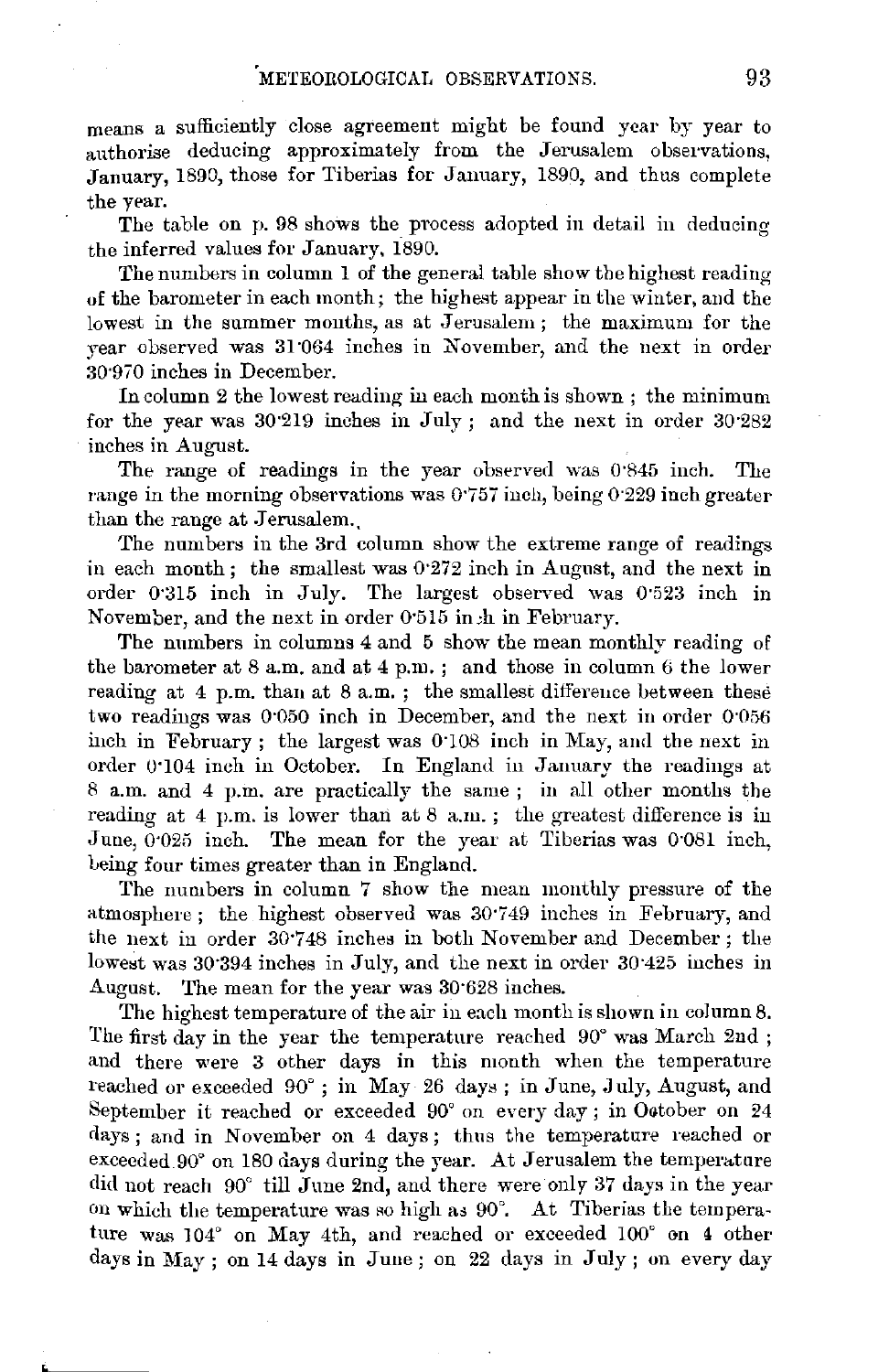in August; on 10 days in September; on 4 days in October; and once in November, on the 1st; thus on 87 days in the year the temperature reached or exceeded 100°. The highest temperature in the year at Tiberias was 111° on September 10th; at Jerusalem the highest in the year was 97° on the same day, viz., September 10th.

The lowest temperature of the air in each month is shown in column 9. The lowest in the year was  $34^{\circ}$ 3 in January, as inferred from the lowest at Jerusalem, 26°·5, by the application of 7°·8, being the mean difference in the years 1891, 1892, and 1893. The next lowest was 43° in March, on the 10th; from March llth to the end of the year there was no temperature as low as  $43^{\circ}$ , the nearest approach being  $47^{\circ}$  on March 11th. At Jerusalem the lowest in the year was 26°5 on January 3rd; and there were 64 nights in the year when the temperature was as low or lower than 40°.

The yearly range of temperature was 76<sup>.</sup>7; at Jerusalem it was 70°·5.

The range of temperature in each month is shown in column 10 ; and these numbers vary from  $31^\circ$  in February to  $52^\circ$  in March. At Jerusalem the range varied from 25°·8 in December to 45° in March.

In column 11 the mean of all the high day temperatures in each month is shown. The lowest was 62°·1 in January (being 14°·8 higher than at Jerusalem); the next in order were  $67°·2$  in December, and  $67°·8$ in February; the highest was  $102^{\circ}$ 9 in August, and the next in order were 101°·1 in July, and 98°·4 in June. At Jerusalem the lowest were 47°·3 in January, 54°·1 in December, and 54°·2 in February; the highest were  $93^{\circ}\cdot 8$  in August,  $91^{\circ}\cdot 3$  in July, and  $84^{\circ}\cdot 9$  in June. The mean for the year at Tiberias was  $85^{\circ}2$ ; at Jerusalem it was 72° $\cdot$ 6.

In column  $12$  the mean of all the low night temperatures in each month is shown; the lowest was 40°·3 in January, as inferred from the lowest at Jerusalem, 32°3, by the application of 8°, being the mean difference in the years 1891, 1892, and 1893 ; the next in order were -19°•2 in February, and 53°·7 in December; the highest was 77°·8 in August; the next in order were 74°·9 in July, and 73°·6 in September. At Jerusalem the lowest were 32°·3 in January, 36°·9 in February, and -14°·4 in December; the highest were 68°·7 in both July and August, and  $63^{\circ}$ :5 in June. At Tiberias the yearly value was  $62^{\circ}$ :7; at Jerusalem it was 53°·8.

In column 13 the mean daily range of temperature is shown in each month; the smallest was 13°5 in December, and the next in order were 17'·9 in November, and 18'•6 in February ; the greatest was 28'·3 in May; the next in order were  $27^{\circ}$ .7 in June, and  $26^{\circ}$  2 in July. At Jerusalem the smallest were 9°7 in December, 14°1 in November, and 15° in January; the greatest were 25'·1 in August, 23° in May, and 22°·6 in July. At Tiberias the mean daily rauge for the year was 22°·5 ; at Jerusalem it was  $18^{\circ}.8$ .

The mean temperature of the air, as found from the maximum and minimum temperatures only, is shown in each month in column 14. The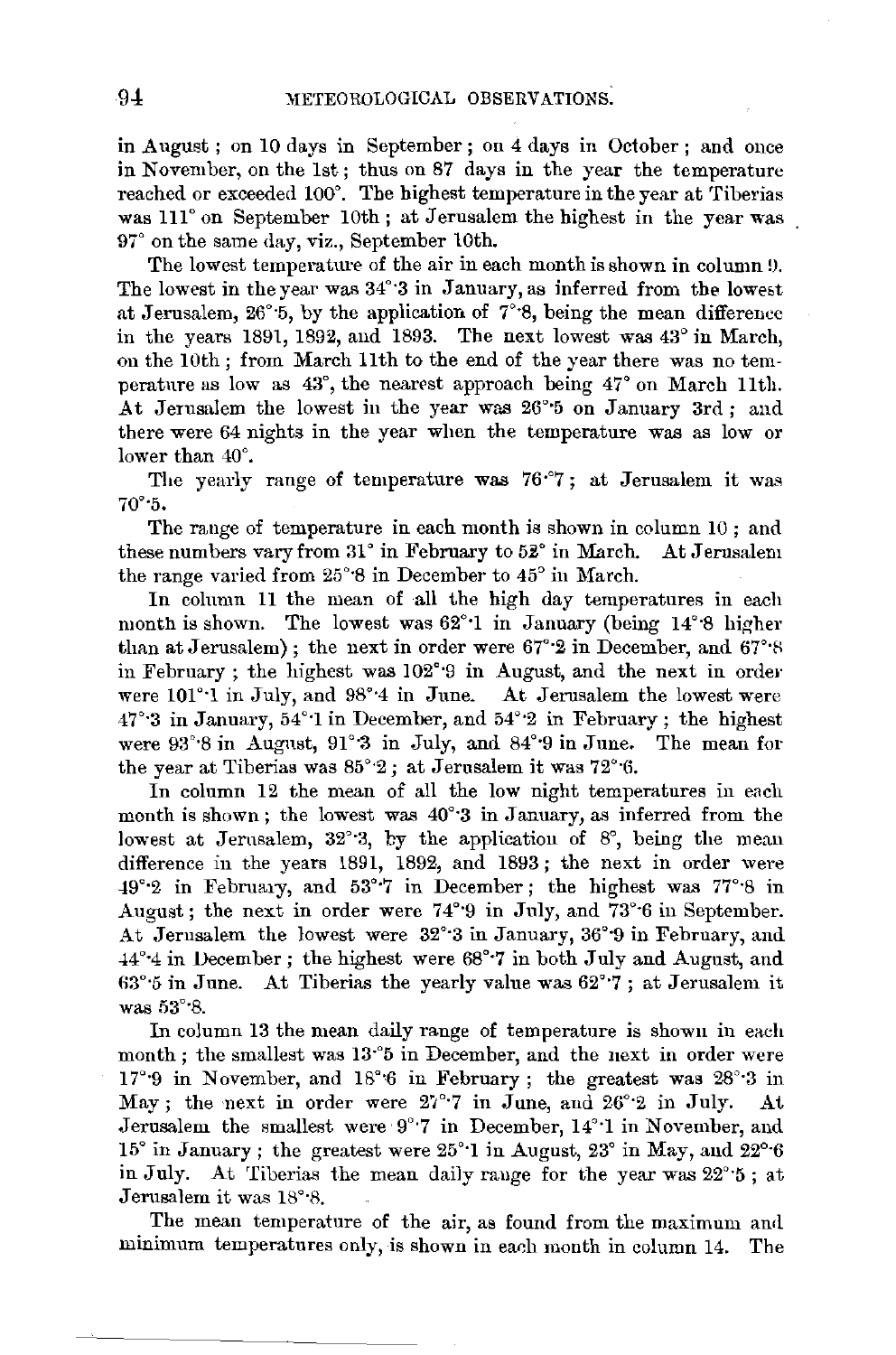lowest was  $51^{\circ}$  in January; the next in order were  $58^{\circ}$  5 in February. and 60°·5 in December; the highest was 90°·4 in August; the next in order were 88° in July and 85° 3 in September. At Jerusalem the lowest temperatures were 39°8 in January, 45°5 in February, and 49°3 in December ; and the highest were 81°2 in August, 80° in July, and 74°·2 in June. At both Tiberias and Jerusalem the mean temperature increased month by month from the minimum in January to the maximum in August, then decreased month by month to the end of the year. At Tiberias the yearly value was 74° ; at Jerusalem it waa 63°·2.

The numbers in the 15th and 16th columns are the mean readings of a dry and wet-bulb thermometer, taken daily at 8 a.m. If those in column 15 be compared with those in column 14, it will be seen that those in column 15 were a little higher till April, and a little lower from May, the mean for the year being 72°<sup>o</sup>9, differing by 1°<sup>o</sup>1 from the mean of the year -as determined by the use of the maximum and minimum thermometers ; should this be the case in future years, the mean temperature may be approximately determined, by a single reading of the thermometers taken daily at 8 a.m. For a few days in February, at 8 a.m. the dry and wet-bulb thermometers read alike, showing that the air at these times was saturated with moisture.

The numbers in column 17 are the temperature of the dew point, or that temperature at which the air would be saturated by the quantity of vapour mixed with it; the smallest difference between these numbers and those in column 15 was  $6^{\circ}6$  in April; from May to October the smallest difference was 15°·1 in May, and the largest 18°·1 in September.

The numbers in column 18 show the elastic force of vapour, or the length of a column of mercury in inches corresponding to the pressure of vapour; the smallest was 0.300 inch in January, and the largest  $0.757$  inch in August.

In column 19 the weight in grains of the water in a cubic foot of air is shown; it was less than  $4\frac{1}{2}$  grains in both February and December, and more than 7 grains in July and August.

In column 20 the additional quantity of water required to saturate a cubic foot of air is shown; it was less than  $2$  grains in the months of January, February, April, and December, and more than 5 grains in the months of June, July, and August.

The numbers in column 21 show the degree of humidity of the air, saturation being represented by 100; the largest numbers appear from December to April, and the smallest from May to November, the smallest of all was 54 in September.

The numbers in column  $22$  show the weight in grains of a cubic foot of air, under the mean atmospheric pressure, temperature, and humidity of the air; the largest number was in January, decreasing to the smallest in August, and then increasing to December.

In columns 23 and 24 are the mean readings of a dry and wet-bulb thermometer taken daily at 4 p.m. By comparing the numbers in column 15 with those in column 23, the increase of temperature from 8 a.m. to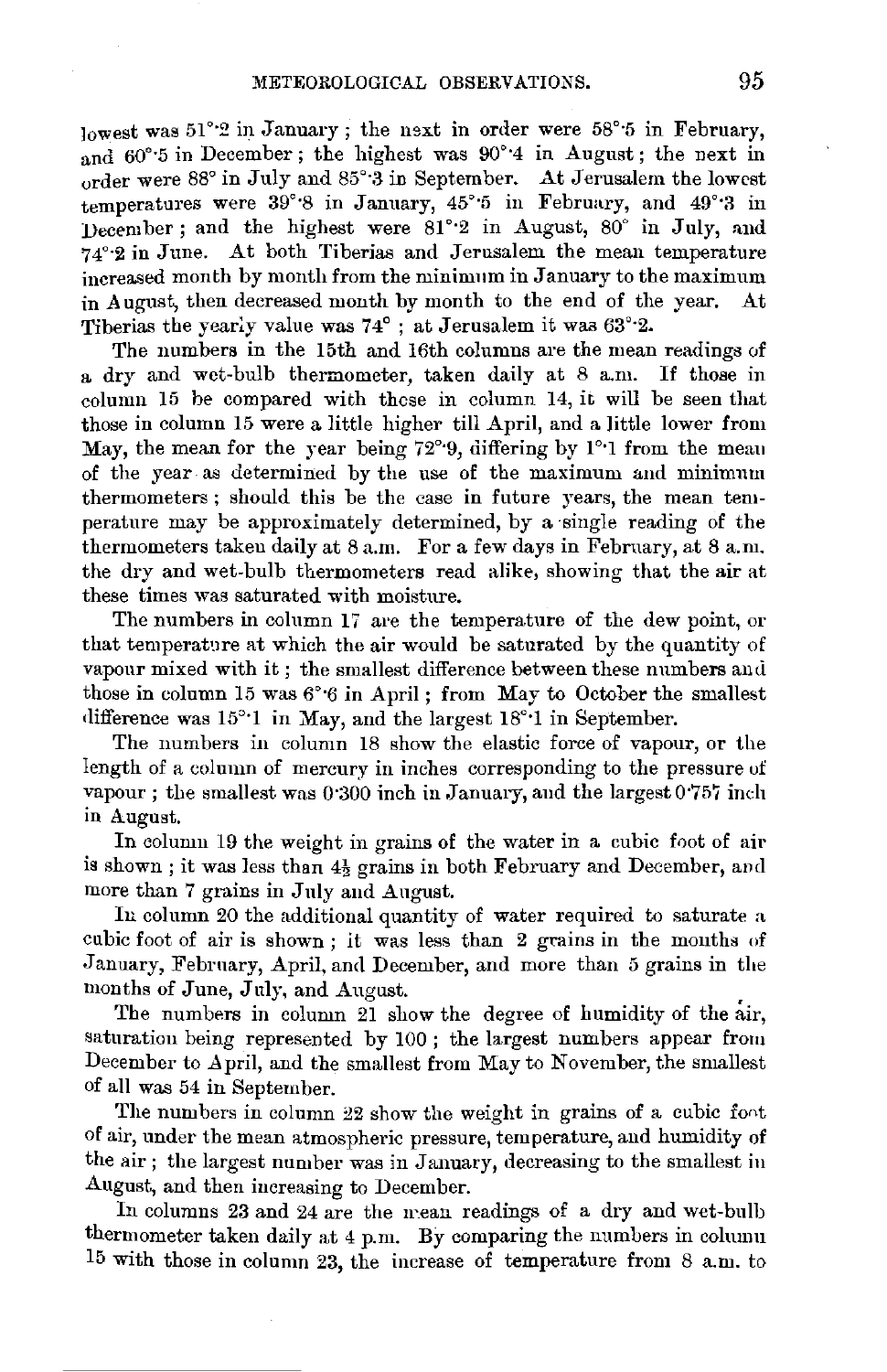4 p.m. is shown; in May and June the increase was 11°3 and 11 respectively, and from July to October was 9° or more than 9°.

In column 25 the temperature of the dew point at 4 p.m. is show By comparing these numbers with those in column 17, it will be seen the the temperature of the dew point in May was lower than at 8 a.m. 3°-1, increasing to 7°-3 in August, then decreasing to 1°-8 in October. T numbers in this column are smaller than those in column 23 by 12°7 April, 29° 5 in May, increasing to 33° 6 in August, then decreasing  $10^{\circ}$ 8 in December; these differences between the temperature of the: and that of the dew point are very much larger than those at 8 a.m., August it was more than twice as large.

Frequently in the months from May to October at 4 p.m. the readi of the dry-bulb thermometer exceeds that of the wet by 25° or more, at the temperature of the dew point was from 40° to nearly 49° lower th the temperature of the air, as shown by the following table  $:$  –

| Month and Day. |    |     |                      |                 | Reading of | Temperature          | Temperatu<br>оf       |
|----------------|----|-----|----------------------|-----------------|------------|----------------------|-----------------------|
|                |    |     |                      | Dry.            | Wet.       | of the<br>Dew Point. | Dew Poin<br>below Dry |
|                |    |     |                      | $\circ$         | $\circ$    | ō                    | o                     |
| May            | 4  |     |                      | 102.0           | 74.0       | 58.3                 | 43.7                  |
|                | 5  | . . | Ω.                   | $101 - 0$       | 72 0       | 55 5                 | 45.5                  |
|                | 15 |     | $\ddot{\phantom{a}}$ | 100.0           | 72.0       | 56.0                 | 44.0                  |
|                | 25 |     | . .                  | $98-0$          | 70.0       | 53.8                 | 44.2                  |
|                | 31 | . . | ا د د                | 100.0           | $73 - 0$   | 57 6                 | $42 - 4$              |
| June           | 1  | ٠.  | . .                  | 102.0           | 75.0       | 59.9                 | 42.1                  |
|                | 6  | ٠.  | $\ddot{\phantom{1}}$ | 100.0           | 75.0       | 60.7                 | $39 - 3$              |
|                | 8  |     | . .                  | 103.0           | 75 O       | 59.3                 | 43.7                  |
|                | 14 |     | . .                  | $101 - 0$       | 72.0       | 55.5                 | 45.5                  |
|                | 15 | . . |                      | 99.0            | 74.0       | 59.5                 | 39.5                  |
|                | 29 | . . | . .                  | 101.0           | $75 - 0$   | 60.2                 | 40.8                  |
| July           | 6  | . . | $\ddot{\phantom{0}}$ | 101.0           | $76 - 0$   | $61 - 7$             | 39.3                  |
|                | 7  | . . | $\cdot$ $\cdot$      | 99.0            | 74 0       | 59.5                 | $39 - 5$              |
|                | 9  |     | . .                  | $100 - 0$       | 75.0       | $60 - 7$             | 39.3                  |
|                | 19 |     | $\ddot{\phantom{0}}$ | 99.0            | 74.0       | 59.5                 | $39 - 5$              |
|                | 23 | ٠.  | $\ddot{\phantom{0}}$ | $101\!\cdot\!0$ | 74.0       | 58.6                 | 42.4                  |
|                | 24 |     | . .                  | 103.0           | 74.0       | 58.8                 | 44.2                  |
| Aug.           | 9  | . . | ρ.                   | 100.0           | 75.0       | 60.7                 | 39.3                  |
|                | 17 |     |                      | 103.0           | $72-0$     | 54 6                 | 48.4                  |
|                | 18 |     |                      | 100.0           | 71.0       | 54.5                 | 45.5                  |
|                | 19 |     | . .                  | 100.0           | 71 0       | 54.5                 | 45.5                  |
|                | 20 |     | $\ddot{\phantom{1}}$ | $97 - 0$        | 71 O       | $55 - 7$             | 41.3                  |
|                | 29 |     |                      | 105.0           | $80 - 0$   | 66 5                 | $38 - 5$              |
| Sep.           | 9  |     | $\ddot{\phantom{a}}$ | 107.0           | 79.0       | 64.2                 | 42.8                  |
|                | 10 |     | $\ddot{\phantom{0}}$ | 107.0           | 76 0       | 59.6                 | 47.4                  |
|                | 22 |     |                      | 88.0            | 61.0       | 43.7                 | 44.3                  |
| Oct. 24        |    |     |                      | 95.0            | 69.0       | 53.4                 | 41.6                  |
|                | 26 | . . | . .                  | 93.0            | 68 0       | $52 - 7$             | 40.3                  |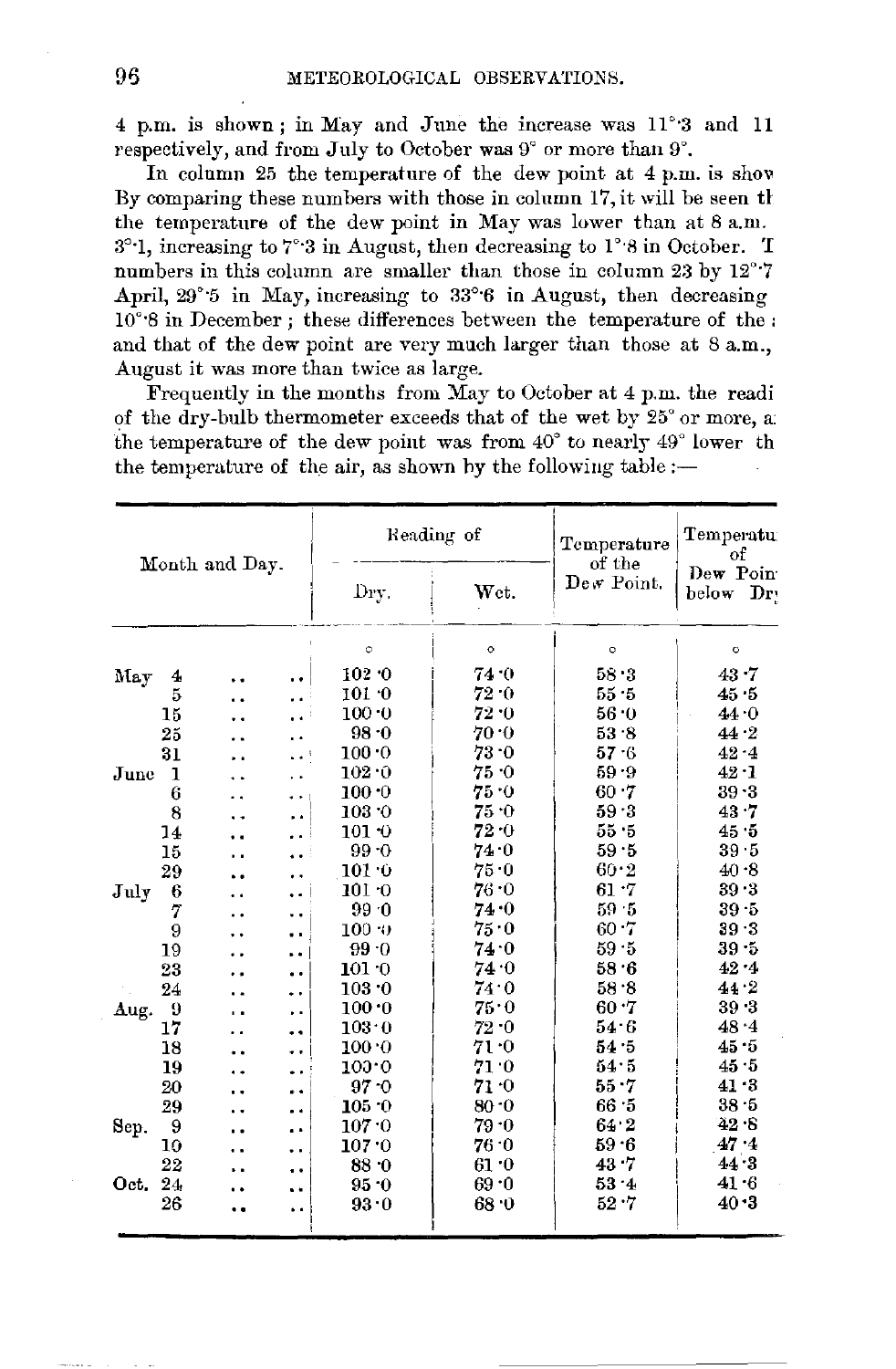In column 26 the elastic force of vapour is shown, and by comparing the values with those in the same month at 8 a.m., we find that in May it was 0·061 inch less, increasing to 0·167 inch less in August, and then decreasing to 0·034 inch less in October.

In column *27* the amount of water in a cubic foot of air is shown, and the amount was less in every month from May to October than that at 8 a.m.

In column 28 the amount of water required to saturate a cubic foot of air, was as large as  $11.3$  grains in June,  $11.9$  in July, and  $12.1$  grains in August.

In column 29 the degree of humidity is shown ; the driest months were June, July, August, and September, the value for these months being either 33 or 34.

In column 30 the weight of a cubic foot of air is shown ; the smallest was 503 grains in both July and August.

In column 31 are given the number of days of rain in each month, of the 11 months ; the greatest was 21 in December ; the total number in the 11 months was 70. At Jerusalem the total number in the same 11 months was 58.

In column 32 the fall of rain monthly from February to December is given. The heaviest fall of rain on one day in the months of February, March, and April was 1·18 inch on April 2nd; and the next in order 0·93 incli on April 1st. No rain fell from April 28th to November 17th, excepting a slight fall of 0.01 inch on November 6th; neglecting this, no rain fell for 203 days; the fall on November 17th was 0.10 inch; on November- 18th was 0·88 inch; on November 19th was 0·85 inch; on November 20th was 0·78 inch; on November 21st was 1·02 inch; on November 22nd was 1·15 inch; and on November 23rd was l·0l inch, or 5·79 inches out of the 6·21 inches, tlie total fall for the month. In December the fall was 8.75 inches—the heaviest monthly fall in the 11 months; on December 9th the fall was 1.82 inch; and on December 12th it was l ·94 inch. The total fall for the 11 months was 22·38 inches. At Jerusalem the fall in the same months was 23·92 inches.

 $\mathbf{G}$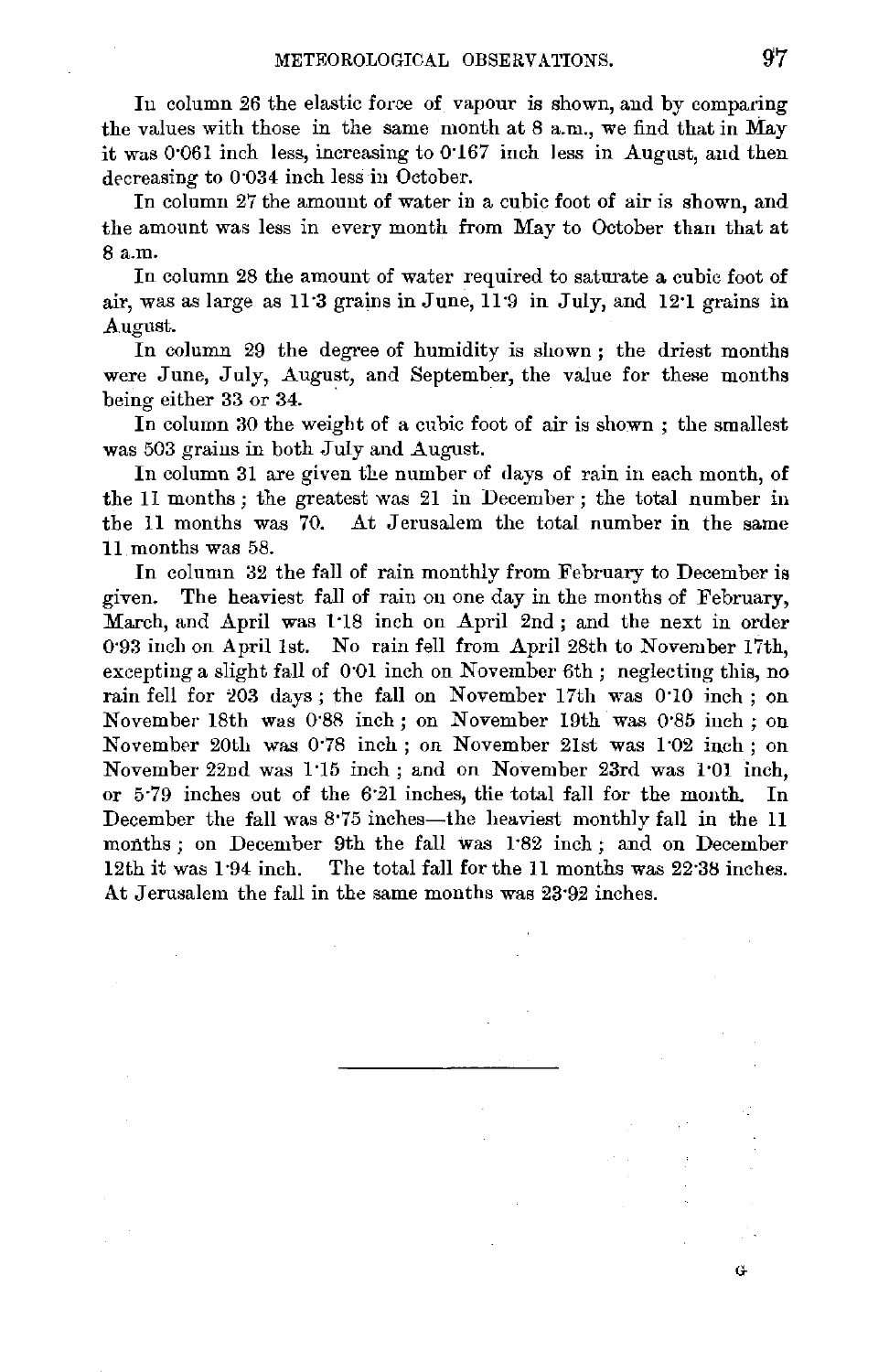MONTHLY MEANS of the morning observations at Tiberias and Jerusalem in the month of January, in the years 1891, 1892, and 1893, and determination of the difference between them in each year.

|                               |              |                      |               |               | Barometric Readings. |               |                       |                 |                     |                            |                           |                         |                       |                       |                     |
|-------------------------------|--------------|----------------------|---------------|---------------|----------------------|---------------|-----------------------|-----------------|---------------------|----------------------------|---------------------------|-------------------------|-----------------------|-----------------------|---------------------|
| In the month of<br>January at |              |                      | Highest.      | Lowest.       | Range.               | Mean.         | Highest.              | Lowest.         | Range.              | Mean<br>of all<br>Highest. | Mean<br>of all<br>Lowest, | Mean<br>Daily<br>Range. | Mean.                 | Dry<br>Bulb.          | Wet<br>Bulb.        |
| Tiberias, 1891                | $\ddotsc$    | $\cdots$             | in.<br>31.087 | in.<br>30.458 | in.<br>0.629         | in.<br>30.815 | $\bullet$<br>$73 - 0$ | $\circ$<br>41.0 | $\circ$<br>$32 - 0$ | $\bullet$<br>$65 - 7$      | $\alpha$<br>49.9          | $\alpha$<br>15.8        | $\bullet$<br>$57 - 8$ | $\bullet$<br>$55 - 4$ | $\circ$<br>$52 - 3$ |
| Jerusalem, 1891               | $\cdots$     | $\ddotsc$            | $27 - 599$    | 27.096        | 0.503                | $27 - 415$    | 61.0                  | 31.5            | 29.5                | $51 - 2$                   | 40.5                      | 10.7                    | 45.9                  | $46 - 7$              | 44.7                |
| Difference                    | $\mathbf{r}$ |                      | 3.488         | 3.362         | 0.126                | 3.400         | 12.0                  | $9 - 5$         | 2.5                 | 14.5                       | 9.4                       | $5 - 1$                 | 11.9                  | 8.7                   | 7.6                 |
| Tiberias, 1892                | $\ddotsc$    | $\cdots$             | 30.118        | 30.431        | 0.687                | 30.638        | $74 - 0$              | $44 - 0$        | $30 - 0$            | $69 - 4$                   | 48.9                      | 20.5                    | $59 - 1$              | $55 - 7$              | 52.4                |
| Jerusalem, 1892               | $\ddotsc$    | $\ddot{\phantom{a}}$ | 27.604        | $27 - 132$    | 0.472                | 27.432        | $62 - 0$              | $36 - 0$        | $36 - 0$            | $52 - 4$                   | 41.3                      | $11 - 1$                | 46.8                  | $48 - 7$              | 45.5                |
| Difference                    | $\cdots$     |                      | 3.514         | 3.299         | 0.215                | 3.406         | 12.0                  | $8 - 0$         | 4.0                 | 17.0                       | 7.6                       | $9 - 4$                 | 12.3                  | 7.0                   | 6.9                 |
| Tiberias, 1893                | $\cdots$     | $\cdots$             | 31.084        | 30.426        | 0.658                | $30 - 693$    | $76 - 0$              | 36.0            | 40.0                | 65.3                       | $47 - 7$                  | 17.6                    | 56 5                  | $56 - 1$              | $52 - 7$            |
| Jerusalem, 1893               | $\ddotsc$    | $\ddotsc$            | 27.536        | $27 - 102$    | 0.436                | $27 - 298$    | $65 - 5$              | $30 - 0$        | $35 - 5$            | $52 - 4$                   | $40 - 6$                  | $11 - 8$                | 46.5                  | 48.0                  | 44.5                |
| Difference                    | $\cdots$     |                      | 3.546         | $3 - 324$     | 0.222                | 3.395         | 10.5                  | $6 - 0$         | 4.5                 | 12.9                       | 7.1                       | $5 - 8$                 | 10.0                  | $8 - 1$               | 8.2                 |

METEOROLOGICAL OBSERVATIONS.

 $86$